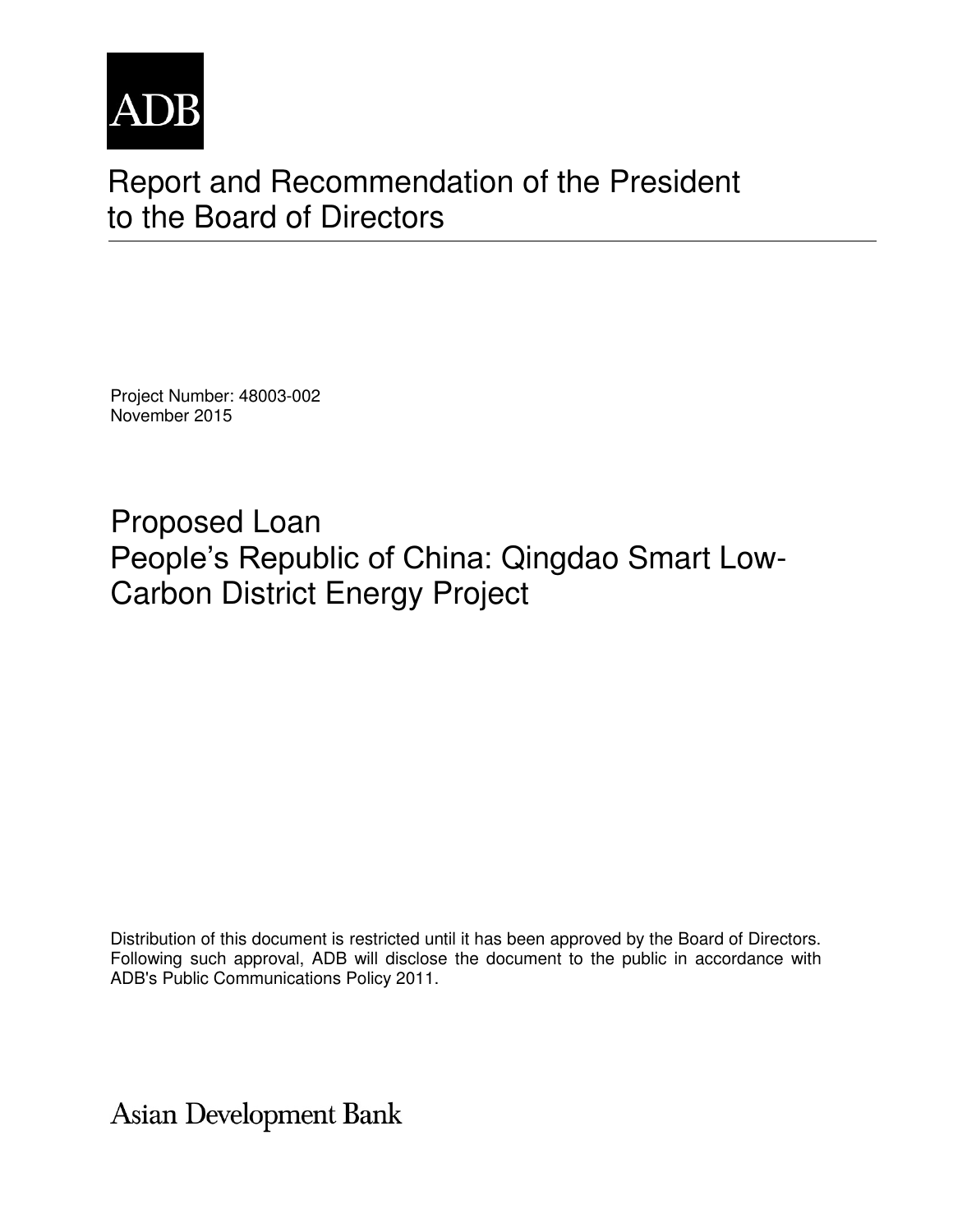#### **CURRENCY EQUIVALENTS**

| (as of 20 October 2015) |                          |            |
|-------------------------|--------------------------|------------|
| Currency unit           | $\overline{\phantom{0}}$ | yuan (CNY) |
| CNY1.00                 | $=$                      | \$0.157    |
| \$1.00                  | $=$                      | CNY6.359   |

#### **ABBREVIATIONS**

| ADB.       | Asian Development Bank            |
|------------|-----------------------------------|
| IFF.       | initial environmental examination |
| <b>PAM</b> | project administration manual     |
| <b>PRC</b> | People's Republic of China        |
| QEG        | Qingdao Energy Group              |
| QMG        | Qingdao municipal government      |

## **WEIGHTS AND MEASURES**

| °೧                     |   | degree Celsius              |
|------------------------|---|-----------------------------|
| $\mu$ g/m <sup>3</sup> | - | microgram per cubic meter   |
|                        |   | square meter                |
| <b>MWth</b>            | - | megawatt-thermal equivalent |

#### **NOTE**

In this report, "\$" refers to US dollars.

| <b>Vice-President</b><br><b>Director General</b><br><b>Director</b> | S. Groff, Operations 2<br>A. Konishi, East Asia Department (EARD)<br>A. Bhargava, Energy Division, EARD                                                                                                                                                                                                                                                                                                                                                                                                                  |
|---------------------------------------------------------------------|--------------------------------------------------------------------------------------------------------------------------------------------------------------------------------------------------------------------------------------------------------------------------------------------------------------------------------------------------------------------------------------------------------------------------------------------------------------------------------------------------------------------------|
| <b>Team leader</b><br><b>Team members</b>                           | T. Oi, Senior Energy Specialist, EARD<br>F. Connell, Principal Counsel, Office of the General Counsel<br>P. Dungca, Associate Project Analyst, EARD<br>N. W. Kim, Environment Specialist, EARD<br>S. Kim, Senior Audit Specialist, Office of the Auditor General<br>X. Liu, Senior Project Officer (Energy), PRC Resident Mission (PRCM)<br>L. Lu, Energy Specialist, EARD<br>L. Lu, Senior Project Officer (Energy), PRCM, EARD<br>M. Molina, Operations Assistant, EARD<br>S. Yamamura, Senior Energy Specialist, EARD |
| Peer reviewer                                                       | L. Zou, Principal Financial Management Specialist, EARD<br>K. Thukral, Principal Evaluation Specialist, Independent Evaluation<br>Department                                                                                                                                                                                                                                                                                                                                                                             |

In preparing any country program or strategy, financing any project, or by making any designation of or reference to a particular territory or geographic area in this document, the Asian Development Bank does not intend to make any judgments as to the legal or other status of any territory or area.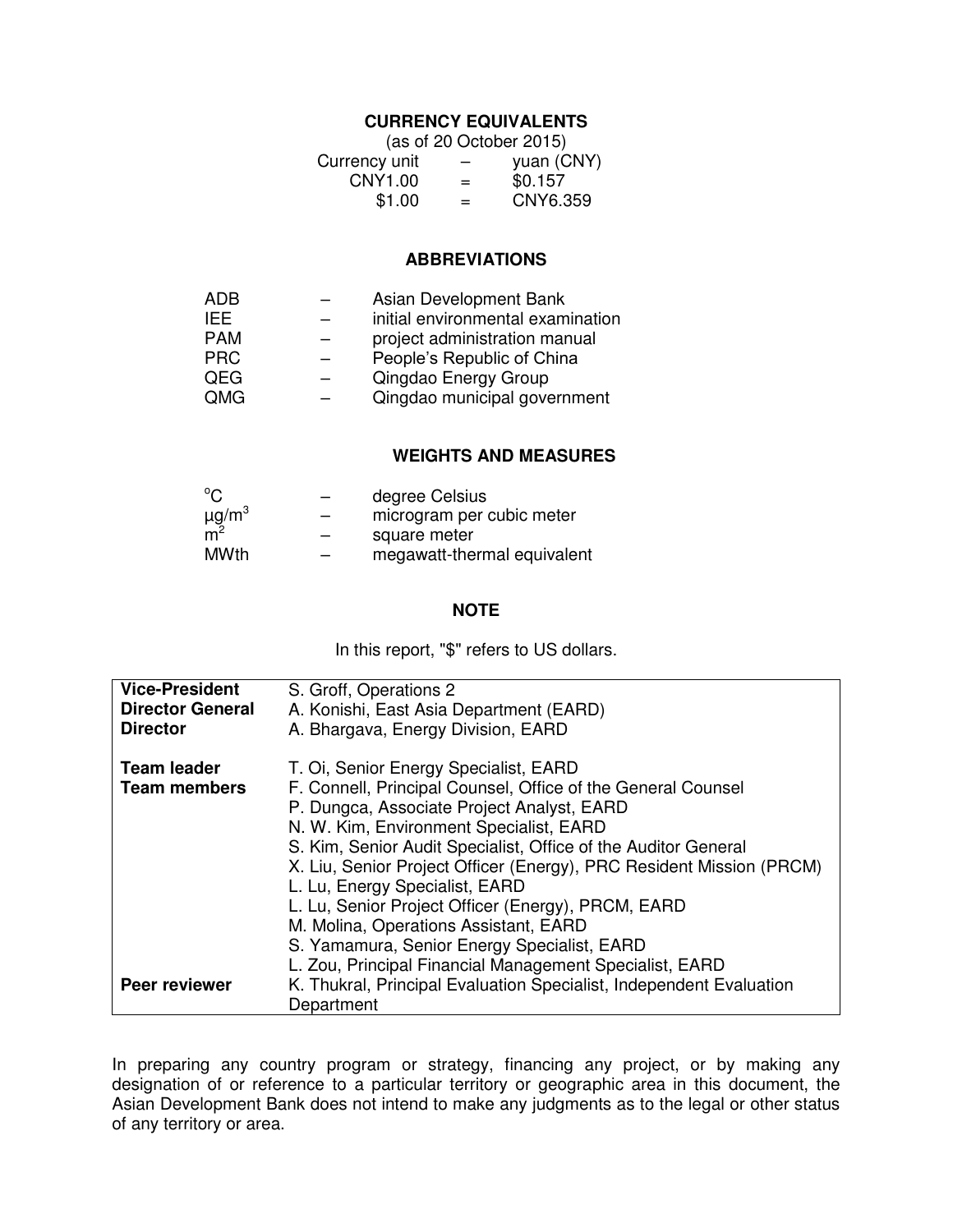# **CONTENTS**

# PROJECT AT A GLANCE

| I.   | THE PROPOSAL                                                                                                                                                                    |                            |
|------|---------------------------------------------------------------------------------------------------------------------------------------------------------------------------------|----------------------------|
| ΙΙ.  | THE PROJECT                                                                                                                                                                     |                            |
|      | Rationale<br>А.<br>B.<br>Impacts and Outcome<br>C.<br>Output<br>D.<br><b>Investment and Financing Plans</b><br>Е.<br><b>Implementation Arrangements</b>                         | 3<br>3<br>4<br>5           |
| III. | <b>DUE DILIGENCE</b>                                                                                                                                                            | 6                          |
|      | Technical<br>А.<br>В.<br><b>Economic and Financial</b><br>C.<br>Governance<br>D.<br><b>Poverty and Social</b><br>Ε.<br>Safeguards<br>F.<br><b>Risks and Mitigating Measures</b> | 6<br>7<br>7<br>8<br>8<br>9 |
| IV.  | ASSURANCES AND CONDITIONS                                                                                                                                                       | 10                         |
| V.   | <b>RECOMMENDATION</b>                                                                                                                                                           | 10                         |
|      | <b>APPENDIXES</b>                                                                                                                                                               |                            |
| 1.   | Design and Monitoring Framework                                                                                                                                                 | 11                         |
| 2.   | <b>List of Linked Documents</b>                                                                                                                                                 |                            |

# **Page**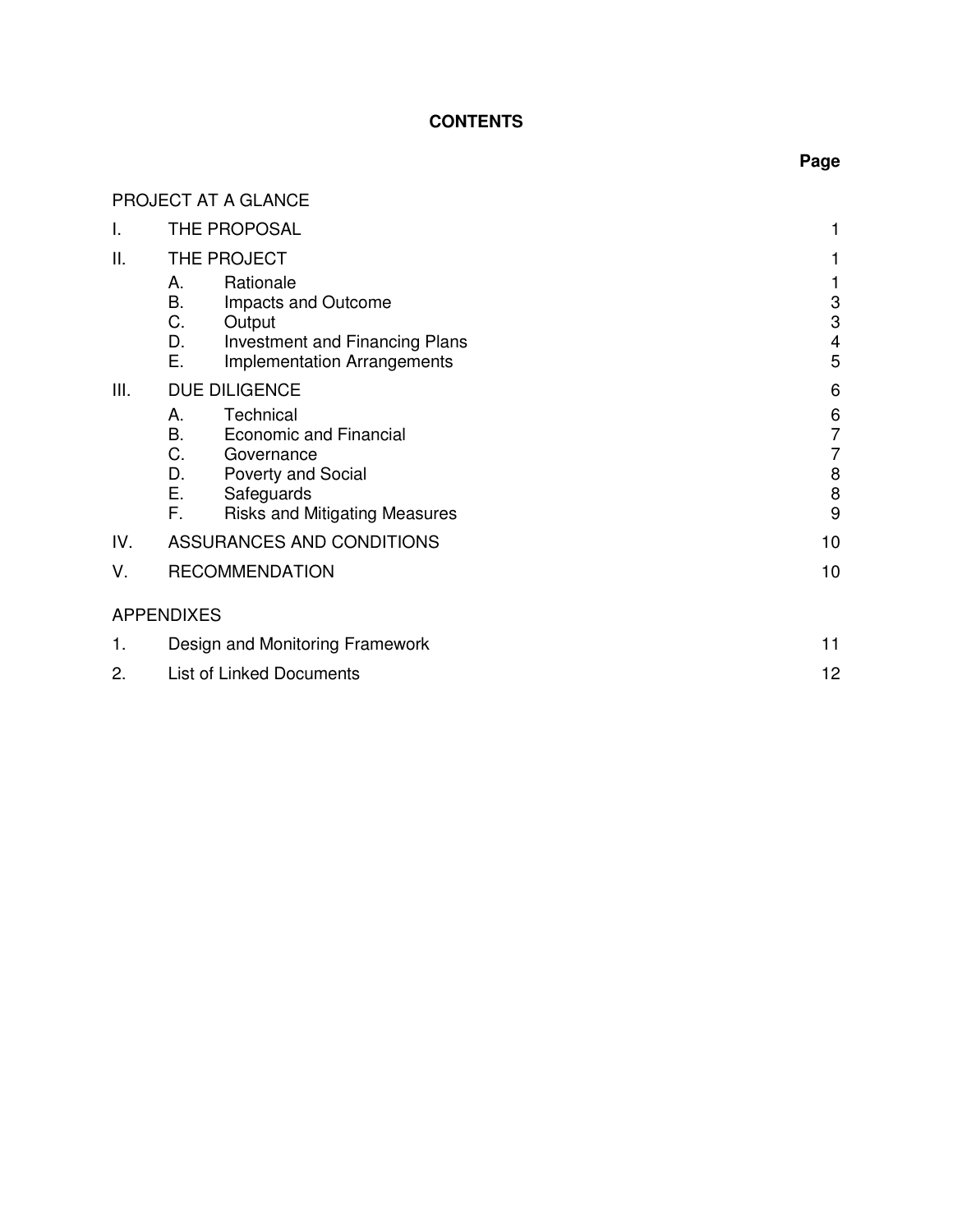# **PROJECT AT A GLANCE**

| 1. Basic Data                                         |                                                                                                                                                                                     |                                                                                                        | Project Number: 48003-002         |
|-------------------------------------------------------|-------------------------------------------------------------------------------------------------------------------------------------------------------------------------------------|--------------------------------------------------------------------------------------------------------|-----------------------------------|
| <b>Project Name</b>                                   | Qingdao Smart Low-Carbon District<br><b>Energy Project</b>                                                                                                                          | <b>Department</b><br>/Division                                                                         | <b>EARD/EAEN</b>                  |
| Country<br><b>Borrower</b>                            | China, People's Republic of<br>Government of the People's Republic of<br>China                                                                                                      | <b>Executing Agency</b>                                                                                | Qingdao Municipal<br>Government   |
| 2. Sector                                             | Subsector(s)                                                                                                                                                                        |                                                                                                        | <b>ADB Financing (\$ million)</b> |
| <b>Energy</b>                                         | Energy utility services                                                                                                                                                             |                                                                                                        | 130.00                            |
|                                                       |                                                                                                                                                                                     | <b>Total</b>                                                                                           | 130.00                            |
| 3. Strategic Agenda                                   | Subcomponents                                                                                                                                                                       | <b>Climate Change Information</b>                                                                      |                                   |
| Inclusive economic<br>growth (IEG)<br>Environmentally | Pillar 1: Economic opportunities, including<br>jobs, created and expanded<br>Eco-efficiency<br>sustainable growth (ESG) Global and regional transboundary<br>environmental concerns | Mitigation (\$ million)<br>$CO2$ reduction (tons per annum)<br>Climate Change impact on the<br>Project | 34.67<br>1,398,456<br>Medium      |
| 4. Drivers of Change                                  | <b>Components</b>                                                                                                                                                                   | <b>Gender Equity and Mainstreaming</b>                                                                 |                                   |
| Knowledge solutions<br>(KNS)                          | Pilot-testing innovation and learning                                                                                                                                               | Some gender elements (SGE)                                                                             |                                   |
| 5. Poverty Targeting                                  |                                                                                                                                                                                     | <b>Location Impact</b>                                                                                 |                                   |
| Project directly targets<br>poverty                   | <b>No</b>                                                                                                                                                                           | Rural<br>Urban                                                                                         | Low<br>High                       |
| 6. Risk Categorization:                               | Low                                                                                                                                                                                 |                                                                                                        |                                   |
| 7. Safeguard Categorization                           | Environment: B Involuntary Resettlement: C Indigenous Peoples: C                                                                                                                    |                                                                                                        |                                   |
| 8. Financing                                          |                                                                                                                                                                                     |                                                                                                        |                                   |
| <b>Modality and Sources</b>                           |                                                                                                                                                                                     | Amount (\$ million)                                                                                    |                                   |
| <b>ADB</b>                                            |                                                                                                                                                                                     |                                                                                                        | 130.00                            |
|                                                       | Sovereign Project Ioan: Ordinary capital resources                                                                                                                                  |                                                                                                        | 130.00                            |
| Cofinancing                                           |                                                                                                                                                                                     | 0.00                                                                                                   |                                   |
| None                                                  |                                                                                                                                                                                     | 0.00                                                                                                   |                                   |
| <b>Counterpart</b>                                    |                                                                                                                                                                                     |                                                                                                        | 133.60                            |
| Government                                            |                                                                                                                                                                                     |                                                                                                        | 133.60                            |
| <b>Total</b>                                          |                                                                                                                                                                                     |                                                                                                        | 263.60                            |
|                                                       |                                                                                                                                                                                     |                                                                                                        |                                   |
| 9. Effective Development Cooperation                  |                                                                                                                                                                                     |                                                                                                        |                                   |
| Use of country procurement systems                    | Yes                                                                                                                                                                                 |                                                                                                        |                                   |
| Use of country public financial management systems    | Yes                                                                                                                                                                                 |                                                                                                        |                                   |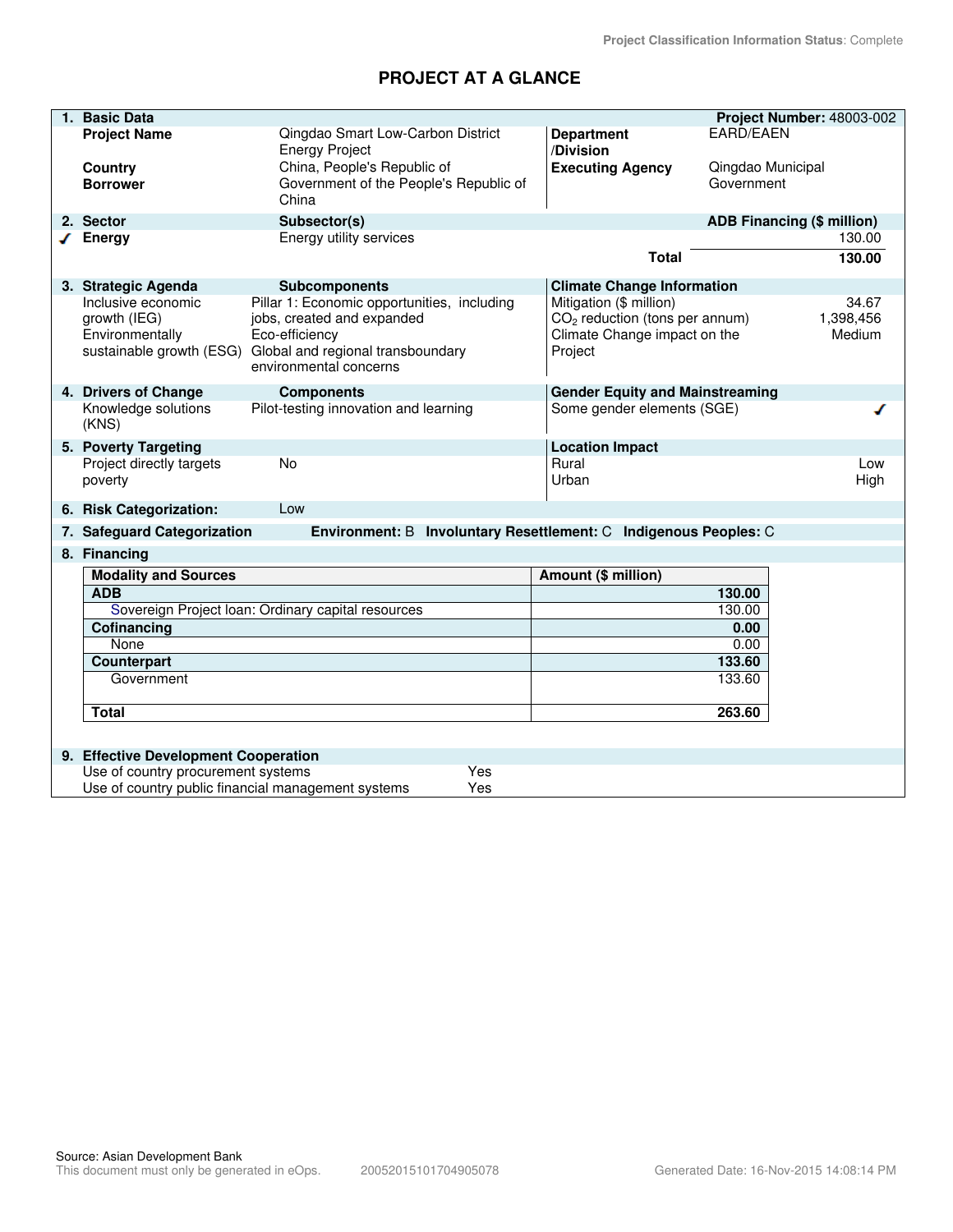## **I. THE PROPOSAL**

1. I submit for your approval the following report and recommendation on a proposed loan to the People's Republic of China (PRC) for the Qingdao Smart Low-Carbon District Energy Project.<sup>1</sup>

2. The project will develop and demonstrate a low-carbon, energy-efficient district heating, cooling, and power production and distribution system in eight locations in Qingdao City. Instead of coal, the system will use natural gas, solar thermal, shallow-ground geothermal, and waste heat recovered from industrial plants as its energy sources.<sup>2</sup> The project will also demonstrate a low-temperature district energy distribution network and combine it with a smart energy management system.<sup>3</sup> The project system is expected to lower energy intensity by 40% and carbon intensity by 64% from the averages achieved by comparable standard systems now in use in the northern PRC.<sup>4</sup>

## **II. THE PROJECT**

#### **A. Rationale**

3. Qingdao is in Shandong Province in the northeast of the PRC where winter temperatures drop to as low as  $-17$  degrees Celsius ( $^{\circ}$ C) and are typically below zero for 5 months a year. Heating is therefore an essential service for public health and well-being and sustaining people's livelihoods. Demand for heating grew along with urbanization at an average rate of 11% a year during 2011–2014 in Qingdao. The city air has become hazy and polluted in the winter, a problem common in the PRC's urban regions. According to the local air quality monitoring system, the average annual fine particulate matter concentration in 2014 was 84 micrograms per cubic meter  $(\mu g/m^3)$ , more than 8 times the level recommended by the World Health Organization.<sup>5</sup> It is estimated that on winter days 40% of this particulate matter comes from burning coal.

4. Coal-based heating is a major cause of rising levels of outdoor and indoor air pollution during the winter months and the growing risk of respiratory and heart diseases that results. The sick, children, the elderly, and the poor are affected the most. In June 2013, the Government of the PRC issued a policy on 10 air pollution prevention and control measures, which included the reduction of coal use and greater use of natural gas and renewable energy. In July 2013, the Qingdao municipal government (QMG) developed a comprehensive policy for urban air pollution reduction, which included a ban on the use of coal in district energy systems for new and

The design and monitoring framework is in Appendix 1.

 $2$  Shallow-ground geothermal technology uses the earth as a heat source in the winter and a heat sink in the summer for heating and cooling systems. The project will use waste heat recovered from both industrial plants and municipal sewage plants.

 $3$  Instead of keeping the prevailing flow temperature of water at 75 degree Celsius ( $^{\circ}$ C) and return temperature of water at 55°C in the distribution network for heat, the project will employ current best practice of flow temperature of water at  $50^{\circ}$ C and return temperature of water at  $40^{\circ}$ C in the network, which is extensively used in many European countries. The smart energy management system will optimize energy supply by responding to real-time demand.

<sup>&</sup>lt;sup>4</sup> Compared with the average energy intensity of 0.56 gigajoules per square meter (m<sup>2</sup>) in the PRC, the project will achieve 0.35 gigajoules per m<sup>2</sup>. Compared with the 70 kilograms of carbon emissions per m<sup>2</sup> produced by coalbased systems, the project system will produce 20 kilograms per  $m^2$ .

<sup>&</sup>lt;sup>5</sup> In 2014, the average concentration of fine particles (of less than 2.5 micrometers) in some large PRC cities, which have drawn much national and international attention, was 95 μg/m<sup>3</sup> in Hebei, 86 μg/m<sup>3</sup> in Beijing, and 83 μg/m<sup>3</sup> in Tianjin. Air pollution in Qingdao is equally severe. In contrast, the average concentration is 22  $\mu$ g/m<sup>3</sup> in Metro Manila in the Philippines and 10  $\mu$ g/m<sup>3</sup> in Yokohama in Japan.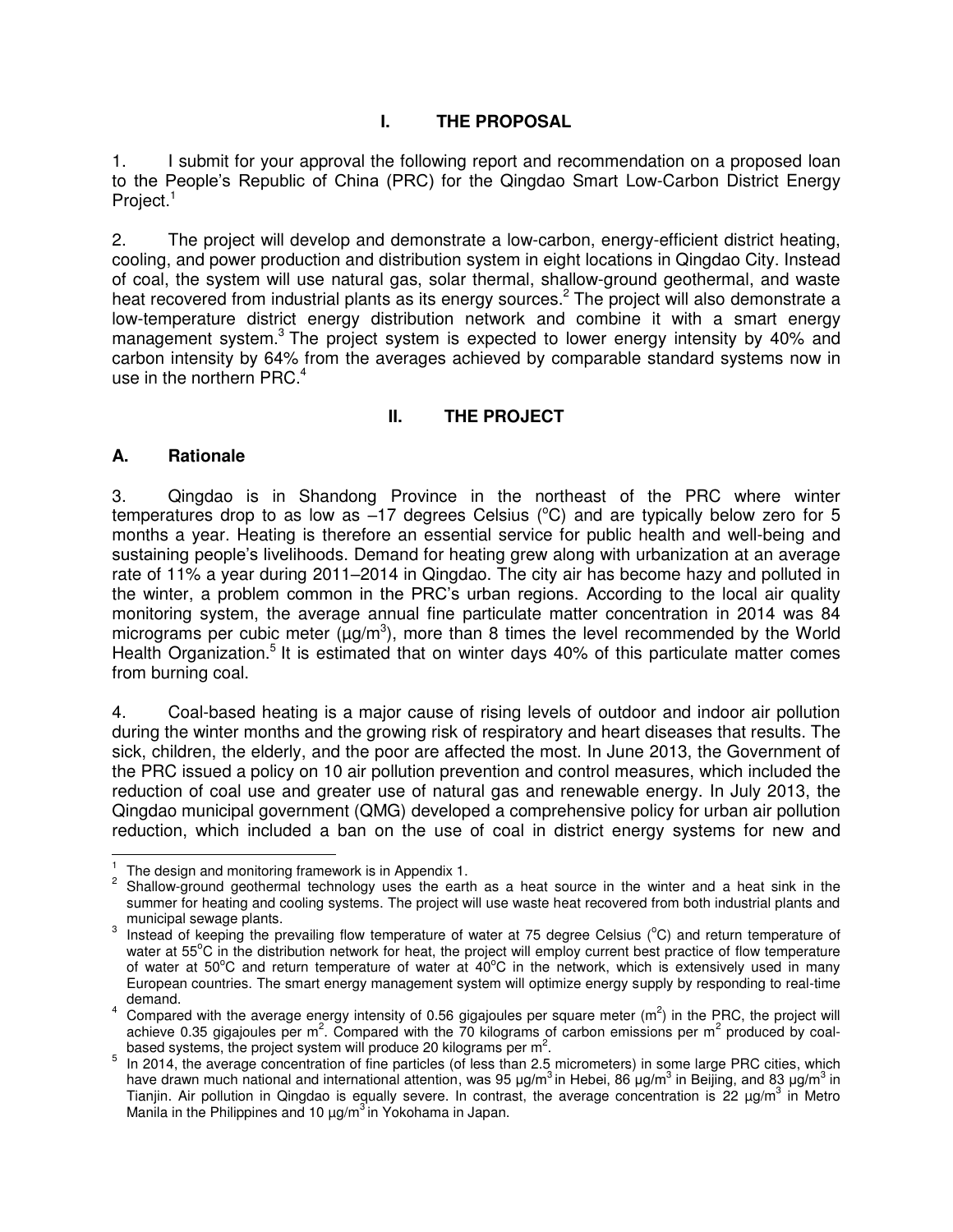additional heating areas, and a plan to eliminate the use of coal over time in urban areas. In January 2014, the PRC set new targets for provinces to reduce air pollution by 5%–25% during 2015–2020. The United Kingdom, where smog rose to serious levels in London in 1952, showed that a rapid switch from the use of coal to gas as a basic energy fuel can greatly reduce air pollution.<sup>6</sup>

5. Qingdao was selected as pilot city for low-carbon development by the government's National Development and Reform Commission in December 2012. One-third of carbon dioxide emissions in the city come from residences and the heating industry, many of which still use coal-based systems and high-loss heating networks.<sup>7</sup> This makes the replacement of boilers and centralized district heating networks using coal with decentralized systems using natural gas and renewable sources a high priority of Qingdao in the effort to reduce carbon dioxide emissions.<sup>8</sup>

6. The district heating systems in the PRC also tend to overheat buildings, which leads to significant energy loss through the building envelope. This happens because heat suppliers do not know and cannot react to the customer demand for heat in real time. Use of a smart energy management system will prevent overheating, save energy, and improve the quality of heating service. These systems provide interactive communications and energy control between heat suppliers and customers to indicate and meet household demand.

7. The project design (para. 2) responds directly to the urgent national, provincial, and municipal government priorities to develop low-carbon cities and reduce urban air pollution (paras. 4–6). When the project is completed, the design can be replicated in other major cities to bring their systems in line with current international best practices for achieving energy efficiency.<sup>9</sup> By providing cleaner district energy services and improving air quality, the project will directly benefit about half a million people in the project area, or about 15% of the city's urban population, as well as commercial enterprises and public agencies. It will indirectly benefit the residents of the other parts of Qingdao by removing some of the sources of pollution now emanating from the project area.

8. While preparing the project, the Asian Development Bank (ADB) established a platform for an exchange and dissemination of knowledge between the Qingdao District Heating Association and the Swedish Council for District Heating and District Cooling, an international leader in the development of low-carbon and energy-efficient district heating and cooling systems. This will help Qingdao gain knowledge of (i) district energy policies and regulations, (ii) district energy technologies and new applications, and (iii) lessons learned in other relevant projects beyond the PRC.<sup>10</sup> In addition, to disseminate knowledge and experience gained from

end and the World Bank recommends that natural gas be used for heating rather than coal. World Bank. 2007. *Environmental Health and Safety Guidelines*. Washington, DC. This is because it emits 50% less carbon dioxide, 82% less nitrogen oxide, negligible particulate matters, and 98% less sulfur dioxide. A heating source using natural gas can be operated independently and located within the building being heated (distributed energy).

<sup>7</sup> ADB. 2012. *Technical Assistance to the People's Republic of China for Enabling the Protection of Jiaozhou Bay Water Quality.* Manila.

<sup>&</sup>lt;sup>8</sup> A decentralized or distributed energy system can reduce the amount of energy lost in transmitting heat and/or power from where they are generated to where they are to be used because the source is within the same building or nearby. In addition, upgrading and/or expanding current heating pipelines to meet demand is difficult when the underground space for service infrastructure is already congested.

<sup>&</sup>lt;sup>9</sup> It can be replicated in 180 cities in 14 provinces and 2 autonomous regions and in the municipalities of Beijing and Tianjin where heating is provided by a district system.

<sup>&</sup>lt;sup>10</sup> ADB facilitated the signing of the memorandum of understanding between the Swedish Council for District Heating and District Cooling and the Qingdao District Heating Association on 29 May 2015.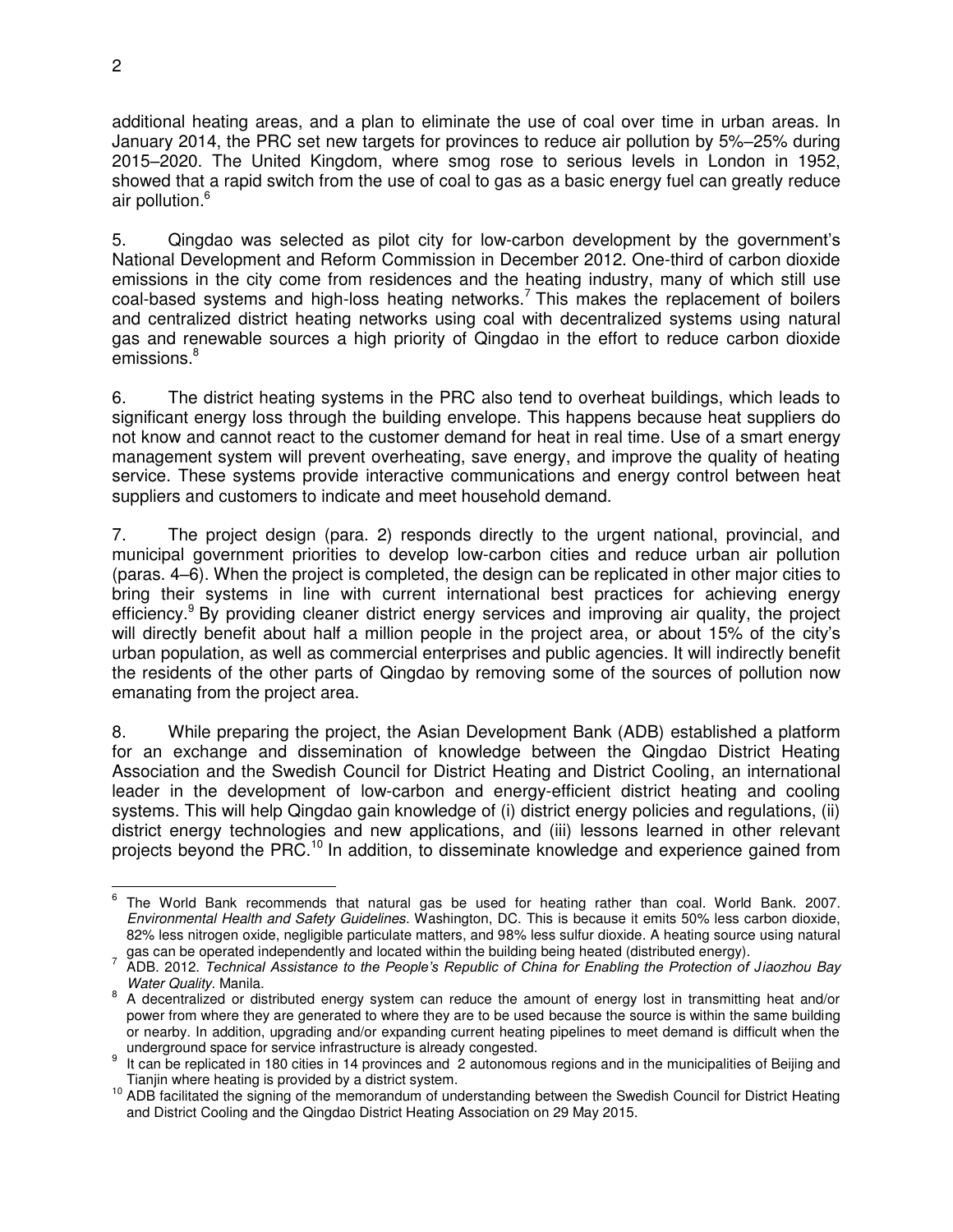the Qingdao project, ADB will support district energy conference in the PRC and publish knowledge products and policy notes.

9. The project is closely aligned with (i) the Midterm Review of Strategy 2020, $^{11}$  which identifies environmentally sustainable growth as a priority for helping developing member countries move to a low-carbon growth path by improving energy efficiency and introducing renewable energy; (ii) ADB's country partnership strategy, 2011–2015 for the PRC,<sup>12</sup> which identifies environmental sustainability as one of the three pillars of ADB assistance; and (iii) ADB's Energy Policy,<sup>13</sup> which prioritizes energy efficiency, renewable energy development, and access to energy for all.

#### **B. Impacts and Outcome**

10. The impacts will be (i) greater energy efficiency in district energy systems, and (ii) a decline in cases of respiratory and heart diseases. The outcome will be the avoidance of emissions of carbon and pollutants by district energy systems in Qingdao.

#### **C. Output**

11. The output will be the construction of a smart, distributed district energy system in Qingdao. The key activities will be the (i) installation of small, distributed natural gas boilers, a waste heat recovery system from sewage plants and industries, heat pump systems, a solar heating system, a heat storage system, and low-temperature pipelines in eight locations; (ii) installation of a smart energy management system in eight locations; and (iii) supervision of project implementation.<sup>14</sup> The project's components and key features are summarized in Table 1.

|                                                     | <b>Heating</b><br>Area     | <b>Cooling</b><br>Area     | <b>Power</b>    | Length<br>οf            |                                                                           |
|-----------------------------------------------------|----------------------------|----------------------------|-----------------|-------------------------|---------------------------------------------------------------------------|
| <b>District Name and System</b><br>Type             | (million<br>m <sup>2</sup> | (million<br>m <sup>2</sup> | Supply<br>(MWh) | <b>Pipeline</b><br>(km) | <b>Heat Source and</b><br>Technology <sup>"</sup>                         |
| Binhai energy system (N)                            | 6.7                        | 0.8                        | 25.6            | 0.0 <sup>a</sup>        | Waste heat recovery from<br>industry, gas, and sewage<br>source heat pump |
| Houhai energy system (N)                            | 0.7                        | 0.3                        | 59.8            | 14.0                    | Gas                                                                       |
| Licang unit-based heating and<br>cooling system (N) | 0.1                        | 0.2                        | 0.0             | 0.0 <sup>a</sup>        | Gas                                                                       |
| Shibei heat exchange stations<br>(N)                | 5.0                        | 0.0                        | 0.0             | 47.2                    | Gas                                                                       |
| Jidong energy system                                | 2.1                        | 0.4                        | 22.5            | 27.4                    | Gas                                                                       |
| East Licang heating system<br>(N)                   | 3.1                        | 0.0                        | 0.0             | 28.2                    | Gas                                                                       |
| Shinan unit-based heating<br>and cooling system (N) | 0.4                        | 0.0                        | 0.0             | 0.0 <sup>a</sup>        | Gas and absorption heat<br>pump                                           |
| Shibei geothermal and solar<br>heating system (N)   | 0.1                        | 0.1                        | 0.0             | 0.0 <sup>a</sup>        | Underground source heat<br>pump and solar thermal                         |
| Total                                               | 18.2                       | 1.8                        | 107.9           | 116.8                   |                                                                           |

## **Table 1: Key Features of the Project by Location**

 $\overline{a}$ <sup>11</sup> ADB. 2014. *Midterm Review of Strategy 2020: Meeting the Challenges of a Transforming Asia and Pacific.* Manila.

<sup>12</sup> ADB. 2012. *Country Partnership Strategy: People's Republic of China, 2011–2015.* Manila.

<sup>13</sup> ADB. 2009*. Energy Policy*. Manila.

<sup>14</sup> The integrated functions of energy management systems include (i) acquisition and monitoring of data on heating values, temperatures, humidity, and flow rates; (ii) real-time demand response and controls; and (iii) provision of situational awareness for faster user recognition in real time. These functions help optimize the performance of the heating network.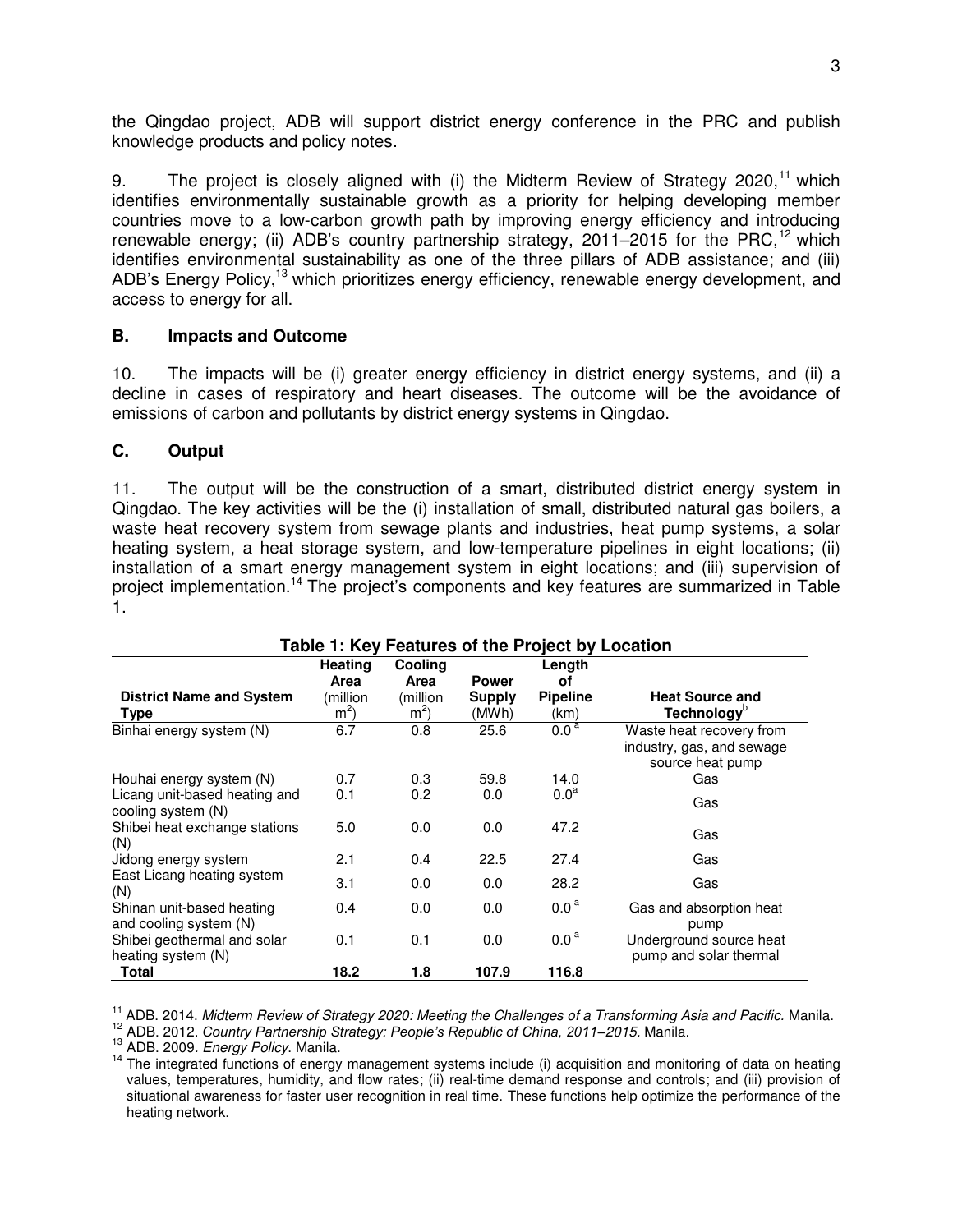km = kilometer, MWh = megawatt-hour, m<sup>2</sup> = square meter, N = new supply area.

- Due to a building-based heating and/or cooling system at these locations, a heating distribution network is not required.
- b Renewable energy will contribute about 5.5% to the total heat output.

Source: Asian Development Bank estimates.

#### **D. Investment and Financing Plans**

12. The project is estimated to cost \$263.6 million (Table 2).

#### **Table 2: Project Investment Plan**

(\$ million)

| <b>Item</b> |                                                             | <b>Amount</b> <sup>a</sup> |
|-------------|-------------------------------------------------------------|----------------------------|
| А.          | Base Cost <sup>D</sup>                                      |                            |
|             | Binhai energy system                                        | 87.0                       |
|             | Houhai energy system<br>2.                                  | 43.1                       |
|             | Licang unit-based heating and cooling system<br>3.          | 8.6                        |
|             | Shibei heat exchange stations<br>4.                         | 25.6                       |
|             | 5.<br>Jidong energy system                                  | 27.1                       |
|             | East Licang heating system<br>6.                            | 10.7                       |
|             | Shinan unit-based heating and cooling system                | 5.5                        |
|             | Shibei geothermal and solar heating system<br>8.            | 3.3                        |
|             | 9.<br>Smart energy management system                        | 18.3                       |
|             | 10. Project implementation consulting services              | 1.0                        |
|             | Subtotal (A)                                                | 230.3                      |
| В.          | Contingencies <sup>c</sup>                                  | 25.4                       |
| C.          | <b>Financial Charges During Implementation</b> <sup>°</sup> | 7.9                        |
|             | Total $(A+B+C)$                                             | 263.6                      |

Note: Numbers may not sum precisely because of rounding.

a Includes taxes and duties of \$22.7 million to be financed from government resources and Asian Development Bank (ADB) loan resources. The amount of taxes and duties (\$11 million) to be financed by ADB is based on the principles that (i) the amount will be within the reasonable threshold identified during the country partnership strategy preparation process, (ii) the amount of taxes and duties financed by the ADB loan does not represent an excessive share of the project, (iii) the taxes and duties apply only to ADB-financed expenditures, and (iv) the financing of taxes and duties is material and relevant to the success of the project. Government financing of taxes and duties will be provided through a cash contribution.

<sup>b</sup> In September 2015 prices.

<sup>c</sup> Physical contingencies computed at 5.0% of base cost. Price contingencies computed at an average 1.4% on foreign exchange costs and 3.0% on local currency costs; includes provision for potential exchange rate fluctuation under the assumption of a purchasing power parity exchange rate.

d Includes interest and commitment charges. Interest during construction for an ordinary capital resources loan has been computed at the 5-year US dollar fixed swap rate plus an effective contractual spread of 0.5% and maturity premium of 0.1%. Commitment charges for an ordinary capital resources loan are 0.15% per year to be charged on the undisbursed loan amount.

Sources: Asian Development Bank and Qingdao municipal government estimates.

13. The government has requested a loan of \$130 million from ADB's ordinary capital resources to help finance the project. The loan will have a 25-year term, including (i) a grace period of 5 years, (ii) a straight-line repayment method, (iii) an annual interest rate determined in accordance with ADB's London interbank offered rate (LIBOR)-based lending facility, (iv) a commitment charge of 0.15% per year to be charged on the undisbursed loan amount, and (v) such other terms and conditions set forth in the draft loan and project agreements. The average loan maturity is 15.25 years, and the maturity premium payable to ADB is 0.1% per year. The Qingdao Energy Group (QEG) will finance \$133.6 million through equity contributions.<sup>15</sup>

 $\overline{a}$ <sup>15</sup> Qingdao Energy Group is a state-owned enterprise 100% owned by QMG. Its core business is investment, construction, operation, and service provision in fuel (compressed natural gas for vehicles) and natural gas supply,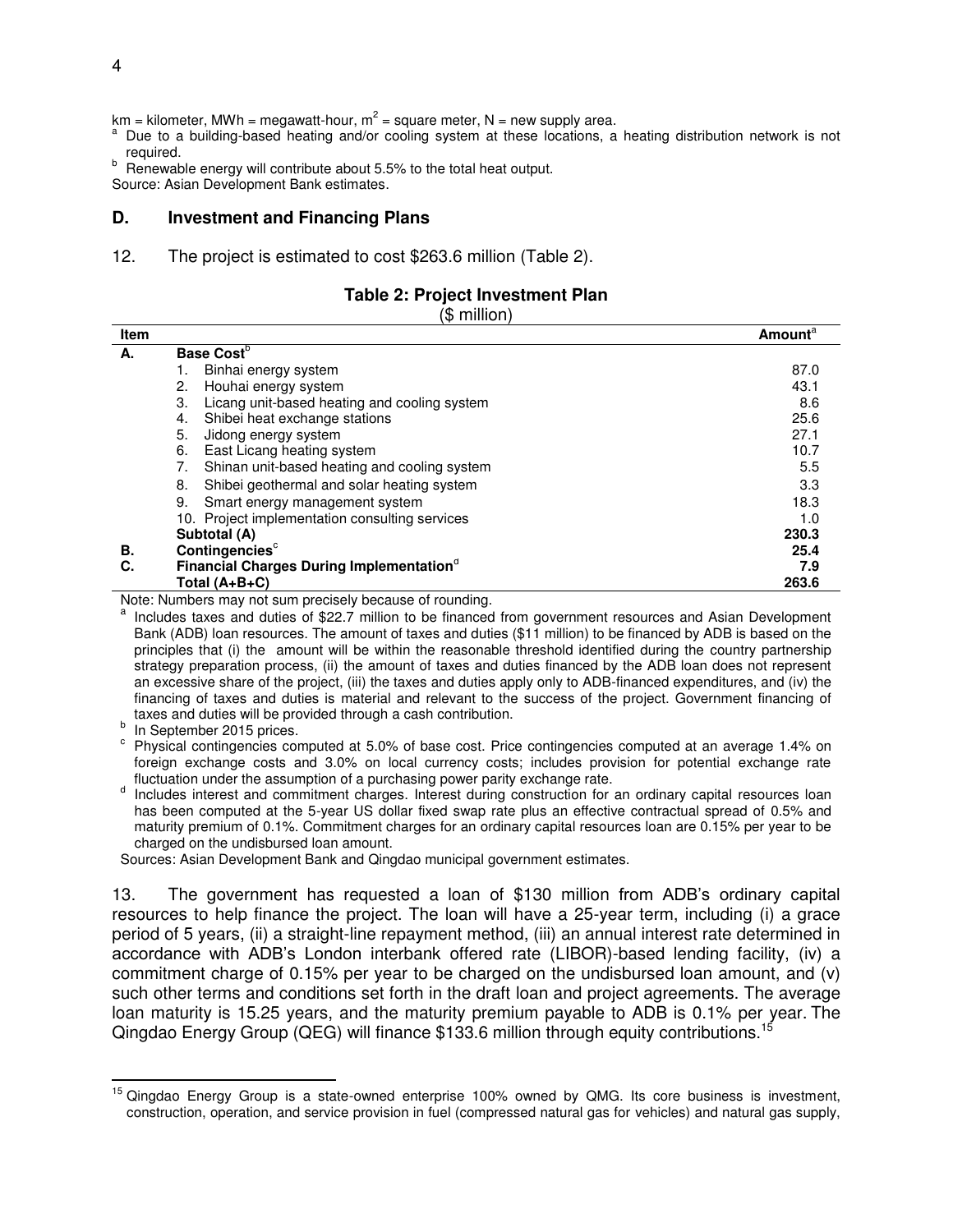14. The government of the PRC will be the borrower. The government will make the loan available to QEG through QMG on the same terms and conditions as those of the ADB loan. QEG will assume the foreign exchange and interest variation risks of the ADB loan. The government, QMG, and QEG have assured ADB that counterpart funding will be provided in a timely manner, including any additional counterpart funding required for any shortfall of funds or cost overruns. No withdrawals will be made from the loan account until QMG and QEG have entered into an agreement, duly executed and delivered between QMG and QEG.

| <b>Table 3: Financing Plan</b>                     |                            |                           |
|----------------------------------------------------|----------------------------|---------------------------|
| <b>Source</b>                                      | <b>Amount (\$ million)</b> | <b>Share of Total (%)</b> |
| Asian Development Bank                             |                            |                           |
| Ordinary capital resources (loan)                  | 130.0                      | 49.0                      |
| Government                                         |                            |                           |
| Qingdao Energy Group                               | 133.6                      | 51.0                      |
| 263.6<br>100.0<br>Total                            |                            |                           |
| . .<br>$\sim$<br>$\sim$<br>$\sim$<br>$\sim$ $\sim$ |                            |                           |

15. The financing plan is in Table 3.

Sources: Asian Development Bank and Qingdao municipal government estimates.

#### **E. Implementation Arrangements**

 $\overline{a}$ 

16. QMG will be the executing agency and will be responsible for overall project guidance during implementation. It has set up a project leading group comprising representatives of its municipal development and reform commission, finance bureau, utility bureau, planning bureau, housing and urban–rural development commission, land and resources bureau, and environment protection bureau. QEG will be the project implementing agency. QEG will sign onlending agreements with QMG and be responsible for day-to-day management during project preparation and implementation.

17. QEG will recruit project management consultants to train and support QMG and QEG staff in project implementation and (i) help optimize technical design, (ii) help monitor the project's environmental impact, and (iii) share their knowledge of advanced district energy applications to reduce implementation risks and improve project sustainability.

18. The implementation arrangements are summarized in Table 4 and described in detail in the project administration manual  $(PAM)^{16}$ 

| <b>Aspects</b>           | Arrangements                                                                                                                                                                                                                                                                                                                                                              |
|--------------------------|---------------------------------------------------------------------------------------------------------------------------------------------------------------------------------------------------------------------------------------------------------------------------------------------------------------------------------------------------------------------------|
| Implementation period    | January 2016-December 2020                                                                                                                                                                                                                                                                                                                                                |
| Estimated completion     | Physical completion: 31 December 2020                                                                                                                                                                                                                                                                                                                                     |
| date                     | Loan closing: 30 June 2021                                                                                                                                                                                                                                                                                                                                                |
| Management               |                                                                                                                                                                                                                                                                                                                                                                           |
| Oversight body<br>(i)    | Project leading group<br>Chair: vice-governor of the Qingdao municipal government<br>Members: representatives from the Qingdao municipal government's municipal<br>development and reform commission, finance bureau, utility bureau, planning bureau,<br>housing and urban-rural development commission, land and resources bureau, and<br>environment protection bureau |
| Executing agency<br>(ii) | Qingdao municipal government                                                                                                                                                                                                                                                                                                                                              |

#### **Table 4: Implementation Arrangements**

heat and electricity supply, and applications of new and renewable energies. It has about 6,000 staff. In 2014, its total assets were CNY11 billion.

<sup>16</sup> Project Administration Manual (accessible from the list of linked documents in Appendix 2).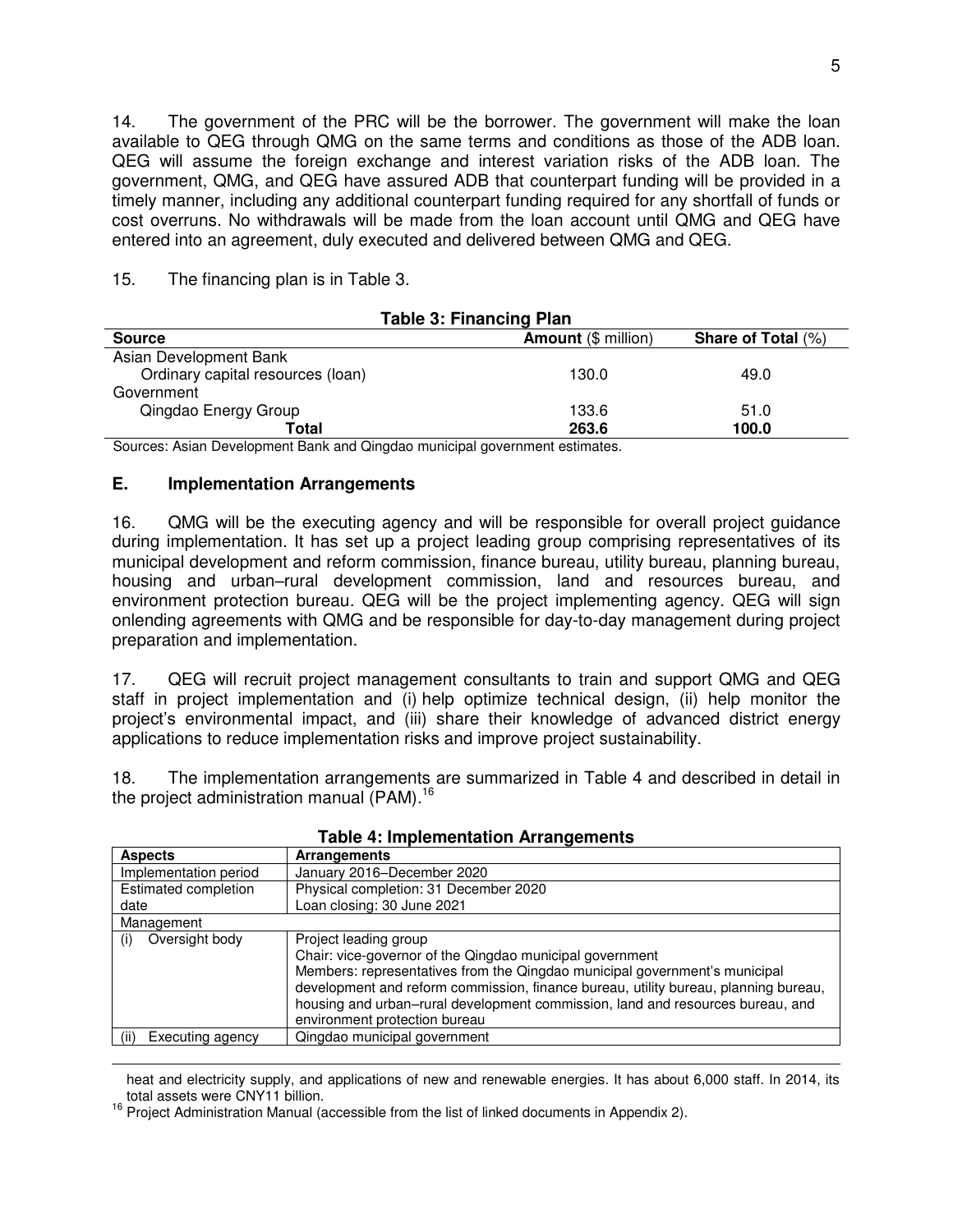| <b>Aspects</b>                                         | <b>Arrangements</b>                                                                                                                                                                                                                                                                                                                                                                                                                                    |                                                                                                                                                                  |                 |
|--------------------------------------------------------|--------------------------------------------------------------------------------------------------------------------------------------------------------------------------------------------------------------------------------------------------------------------------------------------------------------------------------------------------------------------------------------------------------------------------------------------------------|------------------------------------------------------------------------------------------------------------------------------------------------------------------|-----------------|
| Implementing<br>(iii)<br>agency                        | Qingdao Energy Group                                                                                                                                                                                                                                                                                                                                                                                                                                   |                                                                                                                                                                  |                 |
| (iv) Implementation unit                               |                                                                                                                                                                                                                                                                                                                                                                                                                                                        | Project management office at the Qingdao Energy Group, four staff members                                                                                        |                 |
| Procurement                                            | International<br>competitive bidding                                                                                                                                                                                                                                                                                                                                                                                                                   | 2 contracts                                                                                                                                                      | \$27.3 million  |
|                                                        | National competitive<br>bidding                                                                                                                                                                                                                                                                                                                                                                                                                        | 15 contracts                                                                                                                                                     | \$101.7 million |
| Consulting services                                    | Quality- and cost-based<br>selection (90:10)                                                                                                                                                                                                                                                                                                                                                                                                           | 39 person-months                                                                                                                                                 | \$1.0 million   |
| Retroactive financing<br>and/or advance<br>contracting | The Qingdao municipal government has requested advance contracting and<br>retroactive financing. This will include the recruitment of consulting services and the<br>procurement of goods. The amount to be retroactively financed will not exceed \$26<br>million (equivalent to 20% of the ADB loan) and may finance costs incurred prior to<br>loan effectiveness, but not earlier than 12 months before the signing date of the loan<br>agreement. |                                                                                                                                                                  |                 |
| Disbursement                                           | between the government and ADB.                                                                                                                                                                                                                                                                                                                                                                                                                        | The loan proceeds will be disbursed in accordance with ADB's Loan Disbursement<br>Handbook (2015, as amended from time to time) and detailed arrangements agreed |                 |

ADB = Asian Development Bank.

Sources: Asian Development Bank and Qingdao municipal government estimates.

#### **III. DUE DILIGENCE**

#### **A. Technical**

19. **Heat source assessment.** An assessment of the heat sources available for the project established the following:

- (i) **Natural gas.** The project will consume an estimated 155 million cubic meters of natural gas annually, equivalent to less than 2% of the gas consumed in 2014 in Qingdao. A gas supply agreement has been concluded with the Qingdao Taineng Gas Company, a 100% subsidiary of QEG.
- (ii) **Solar energy.** Qingdao has good solar irradiation of 4,200–5,400 megajoules per square meter annually, which is suitable for solar heating.
- (iii) **Wastewater heat.** The temperature of wastewater is  $12^{\circ}C 14^{\circ}C$  in winter, which is within the range of ideal heat source temperatures (above  $10^{\circ}$ C in winter).
- (iv) **Ground heat.** The ground temperature is stable year-round at about 15°C and is within the range of ideal heat source temperatures.
- (v) **Waste heat recovery from industrial plants.** Available waste heat from industrial plants is estimated at 240 megawatt-thermal equivalent, and a heat supply agreement has been concluded with the source industries. In the event that heat supply from industrial plants is interrupted, natural gas boilers to be installed under the project will provide backup.

20. The technical due diligence confirmed that the use of these diverse heat sources is viable and that the envisioned project methods have been applied successfully in Germany and Scandinavian countries.<sup>17</sup> However, QEG's limited experience in this technology poses performance risks. To mitigate these risks, technical consultants engaged under the project and a local design institute with experience in the technical design of an advanced district energy

 $\overline{a}$  $17$  The applications include (i) combined, natural gas-based cooling, heating, and power; (ii) waste heat recovery from industrial and municipal sewage plants; (iii) underground heat pumps; (iv) absorption heat pumps; and (v) solar thermal.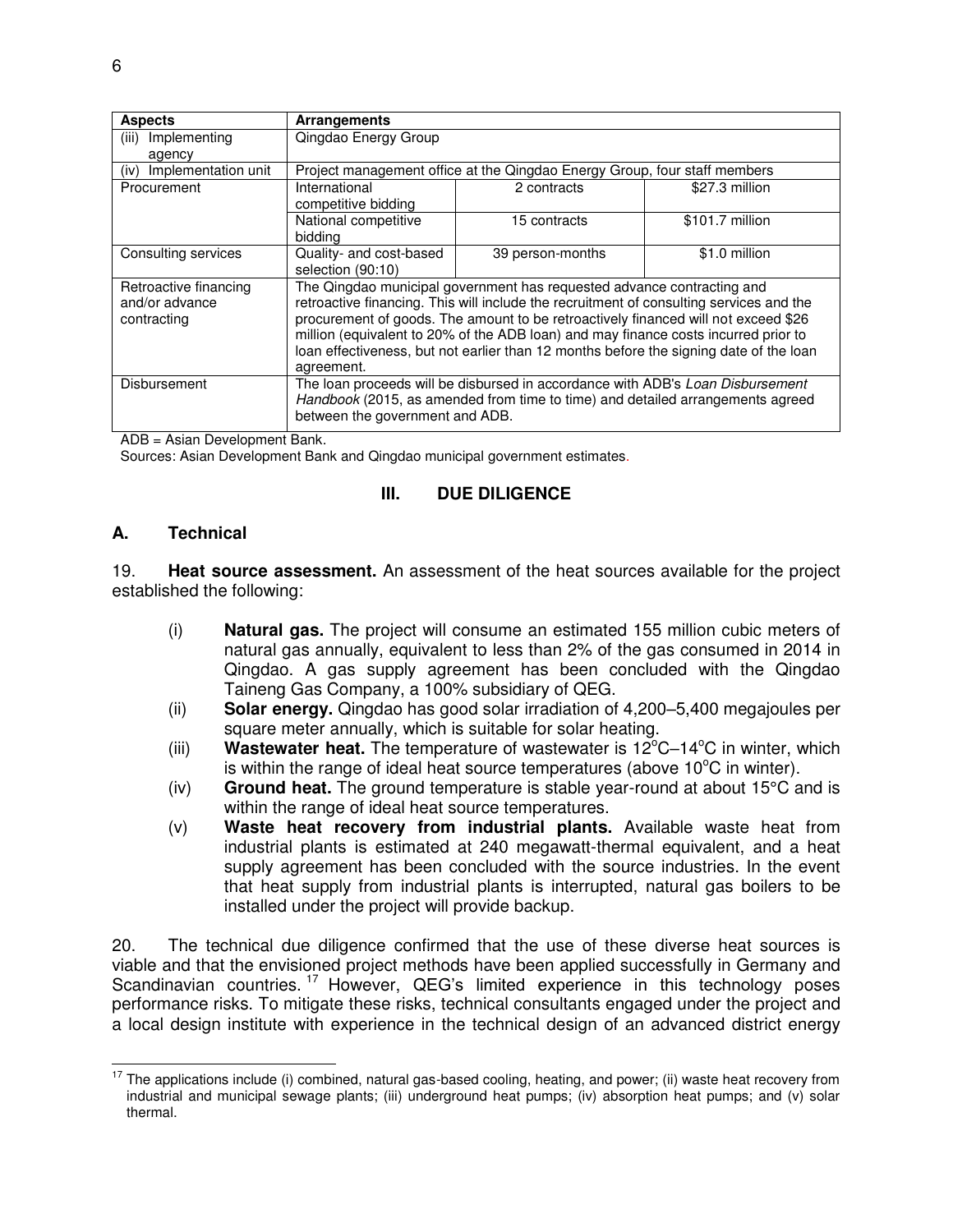system will help QEG in reviewing and optimizing the systems' technical design and in supervising project implementation (para. 19).

## **B. Economic and Financial**

21. The economic benefits of the project will include those provided by a more efficient heating system and environmental improvements. An economic analysis considered all the project-related costs, benefits from cost savings from the use of alternative fuels and system efficiency improvements, and local and global environmental benefits. The project's estimated economic internal rate of return was 16.81% without the environmental benefits and 16.98% with them, making the project economically viable since both figures exceed the 12.00% economic cost of capital. Sensitivity testing indicated that the project would likely remain sustainable under a variety of adverse economic impacts.

22. The project will generate revenue from the sale of heat, cooling, electricity, and the collection of the service connection fees from new customers in the project areas. Financial analysis of the project indicated a financial internal rate of return of 10.35%, well above the weighted average cost of capital of 2.92%. Sensitivity analysis showed the project to be likely sustainable under several potential adverse scenarios. A financial performance analysis and financial projections indicated that QEG has the financial capacity needed to provide counterpart funding, service the project debt, and cover operation and maintenance costs.

## **C. Governance**

23. ADB has assessed the financial management risk of QEG as moderate. This is based on its limited direct experience in following ADB disbursement procedures, which could delay disbursements.<sup>18</sup> To address the risk, QEG and QMG were given disbursement training during project preparation. More training will follow during implementation, and the financial management arrangements are deemed adequate with these mitigation measures. QMG has established a good track record in financial management while implementing several other ADB-financed projects.<sup>19</sup>

24. An assessment of QEG procurement capacity showed it to have the skilled and experienced staff and well-established procedures and systems needed to manage procurement in a manner consistent with ADB requirements.<sup>20</sup> Staff received procurement training three times during the project preparation period, and QEG has conducted international competitive bidding for other projects financed by foreign development partners. QEG engaged a tendering agency with good experience on 15 June 2015 specifically for this project, and ADB

 $\overline{a}$ <sup>18</sup> The financial management assessment was conducted under project preparatory technical assistance in May 2015. Financial Management Assessment of the Implementing Agency (accessible from the list of linked documents in Appendix 2).

<sup>19</sup> The executing agency has administered two ADB projects: ADB. 1988. *Report and Recommendation of the President to the Board of Directors: Proposed Loan to the People's Republic of China for the Qingdao Tire Development Project.* Manila; and ADB. 1992. *Report and Recommendation of the President to the Board of Directors: Proposed Loan to the People's Republic of China for the Qingdao Environmental Improvement Project.*  Manila. It is administering one ADB project: ADB. 2008. *Report and Recommendation of the President to the Board of Directors: Proposed Loan to the People's Republic of China for the Qingdao Water Resources and Wetland Protection Project.* Manila.

<sup>&</sup>lt;sup>20</sup> Project Procurement Risk Assessment Report (accessible from the list of linked documents in Appendix 2.)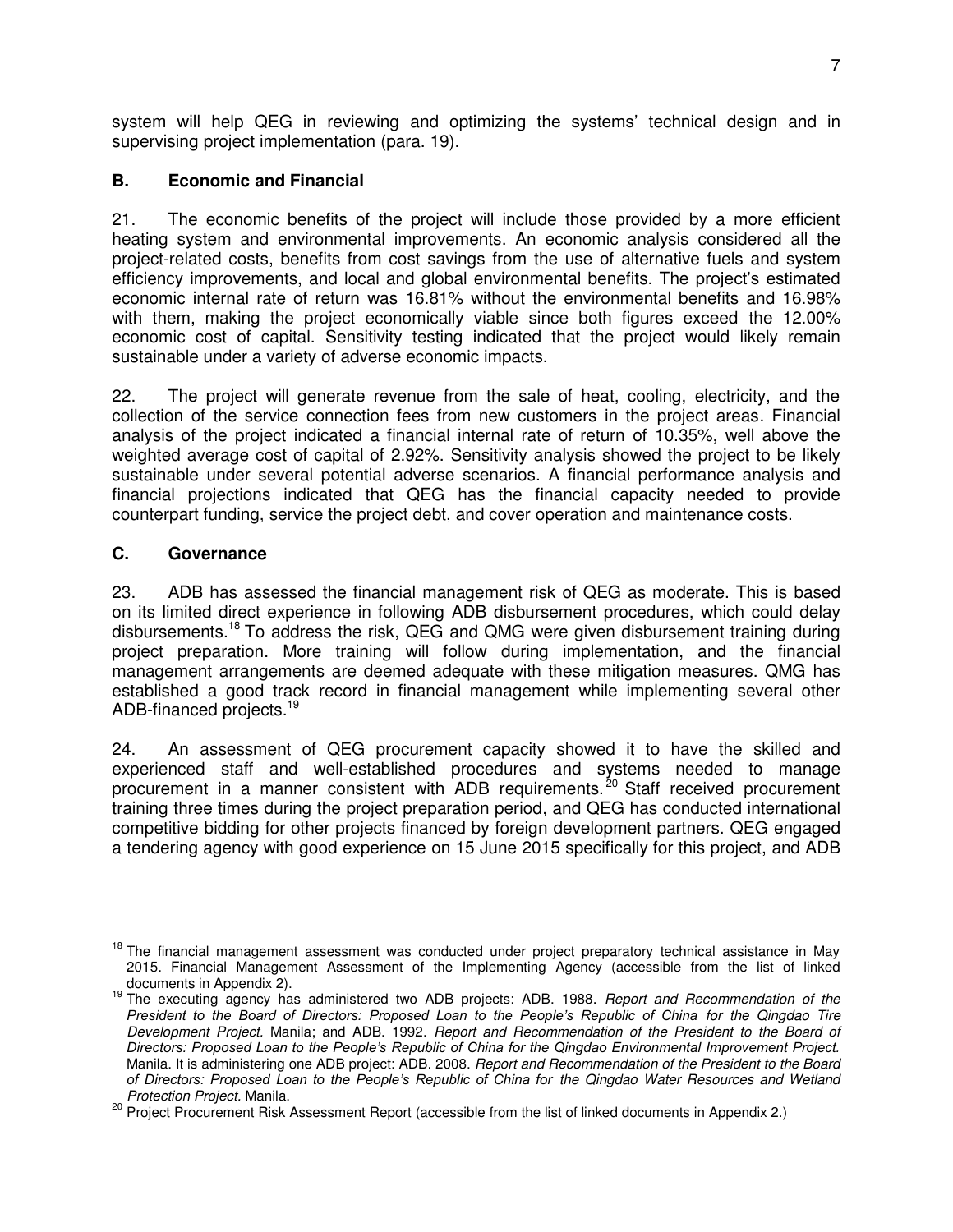conducted extensive discussions with this agency to familiarize it fully with the 10-point procurement reforms undertaken by ADB in 2015.<sup>21</sup>

25. ADB's Anticorruption Policy (1998, as amended to date) was explained to and discussed with the government and the QMG. The specific policy requirements and supplementary measures are described in the PAM (footnote 16).

## **D. Poverty and Social**

26. **Social benefits.** The project will directly benefit 420,000 people in the project area, of whom about 210,000 are female and 7,495 are from poor households. It will provide direct benefits to 22,000 children in 15 schools and an additional 7,000 in 55 kindergartens, as well as patients and medical staff in 7 hospitals. The project will (i) reduce cases of respiratory diseases by improving indoor and outdoor air quality, (ii) reduce carbon monoxide poisoning by providing safer district heating services, (iii) provide a better medical environment by providing cleaner and more reliable heating services, (iv) improve living conditions by providing adequate and reliable heating services, (v) reduce household spending on heating by shifting consumers from the use of stoves and decentralized heating systems to centralized energy-efficient heating systems, (vi) provide a better learning environment for students during the winter by providing schools with cleaner and more reliable heating services, and (vii) increase income through the creation of 350 temporary jobs during construction.

27. **Gender impact.** The project's gender category is some gender elements. Its benefits for women will include (i) access to a reliable, cleaner, and safer heating system; (ii) an easing of the domestic chores related to space heating (1 hour per day); (iii) a reduced incidence of respiratory diseases related to indoor air pollution; and (iv) a lowering of the current rate of carbon monoxide poisoning and accidental fires.

28. The project will (i) organize energy conservation-awareness campaigns in partnership with a women's federation at least twice during implementation, targeting all 100,000 women in the project area (including 11,000 female students); (ii) aim to fill 50% of the 310 permanent positions to be created during operation with women employees; (iii) ensure that QMG provides a 100% subsidy for heating tariffs to poor households headed by women and that heating companies waive their connection fees for these households; and (iv) conduct customer satisfaction surveys in a gender-responsive manner to improve service delivery.

## **E. Safeguards**

29. **Environment.** The project is classified as category B for environment. The initial environmental examination (IEE) complied with ADB's policies and requirements, including those under ADB's Safeguard Policy Statement (2009). The risks during project construction identified by the IEE included those related to (i) noise and dust, (ii) construction waste, (iii) community disturbance and public safety, and (iv) occupational health and safety. It found potential adverse environmental impacts during system operation to be related to (i) the emission of nitrogen oxides, (ii) noise, (iii) the disposal of wastewater from the heat source plants, and (iv) occupational health and safety. The IEE concluded that all the construction and operational risks it pinpointed could be mitigated by implementing measures specified by the

 $\overline{a}$ <sup>21</sup> The tendering agency has a grade A certificate as an international tendering agent from the government and experience from five ADB projects and five World Bank projects currently being implemented.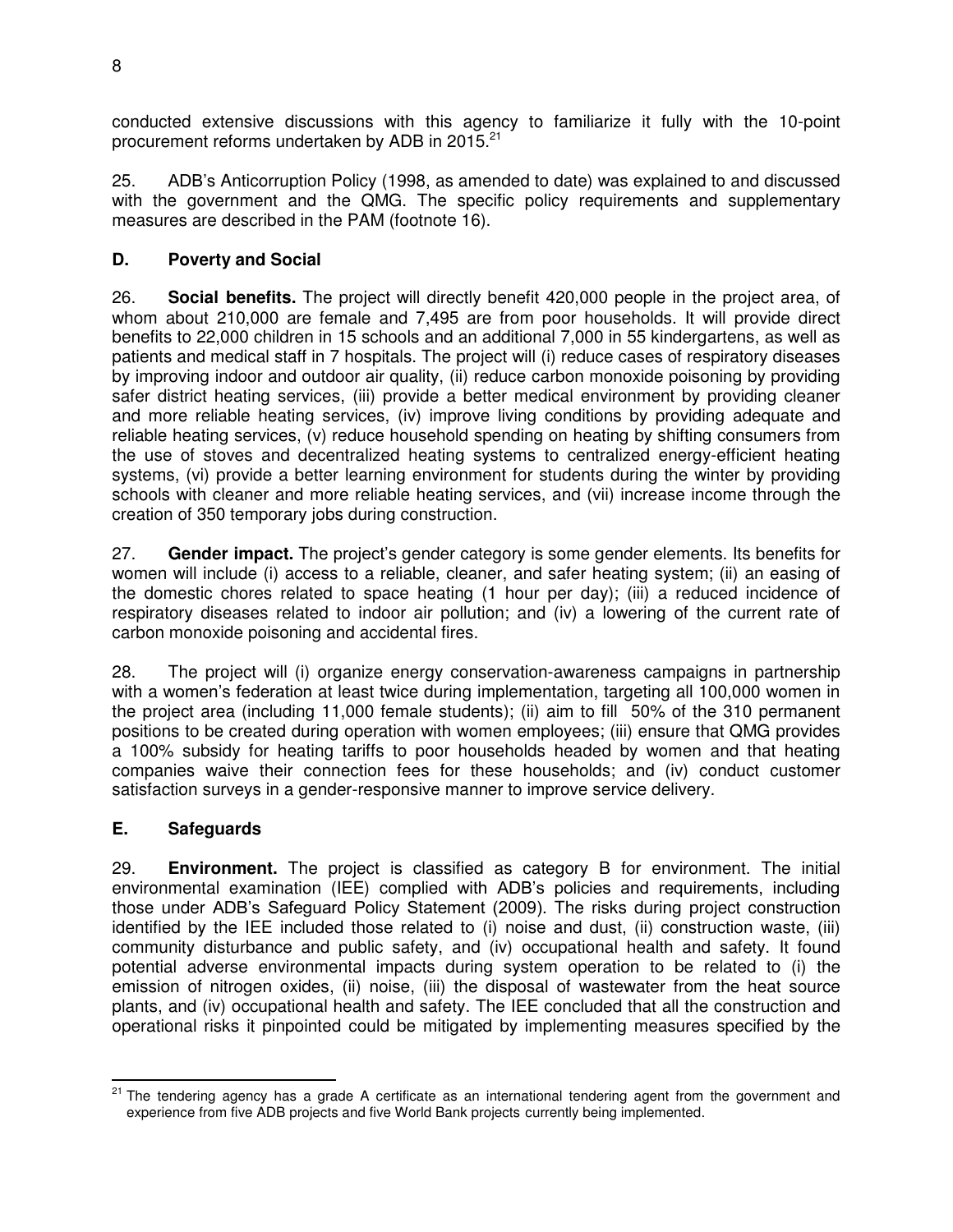environmental management plan, monitoring implementation, and assigning institutional responsibility for ensuring proper environmental management.

30. QMG and QEG carried out meaningful consultations with the public in accordance with ADB's Safeguard Policy Statement. QMG and QEG are committed to managing the environmental risks cited by the IEE and have agreed on a comprehensive set of environmentrelated loan covenants and to participate in a training program that will strongly emphasize environmental safeguards. The IEE was posted on ADB's website on 3 August 2015. Environmental safeguard documents were disclosed to the affected people. Potential environmental complaints or disputes will be handled in accordance with the grievance redress mechanism established for the project. An assessment of the climate change risks posed to the project considered them to be moderate. The most significant threat comes from rising sea levels, and no specific design modifications were required or justified since this will not affect the project during its life span.<sup>2</sup>

31. **Involuntary resettlement and indigenous peoples.** The project is classified as category C for involuntary resettlement and indigenous peoples. The project does not entail permanent land acquisition, restrictions on land use, the demolition of any structure, or involuntary resettlement. Installing underground heating pipelines will affect only publicly owned roads and sidewalks for a maximum of 6 months. The project is not expected to have adverse impacts on ethnic minorities. It will be implemented in a large urban area where a vast percentage of people are members of the Han ethnic majority, and where no significant differences exist between the lifestyles and socioeconomic status of the Han majority and ethnic minorities. The project site is not close to any ethnic minority towns or villages.

32. **Environmental benefits.** The project's completion will allow QMG to shut down coalfired heating systems. The project system's natural gas use will generate an estimated annual carbon dioxide emission of 490,000 tons. This will be offset by emission reductions expected from QMG's low-carbon and air pollution control program.<sup>23</sup> By using natural gas and renewable energy sources, the project system will eliminate the consumption of the 537,867 tons of coal that would occur each year under a business-as-usual scenario. This will prevent the emission of 1,398,456 tons of carbon dioxide, 12,909 tons of sulfur dioxide, 3,765 tons of nitrogen oxide, and 5,379 tons of particulate matter. Compared with a traditional heating system, the project system will emit 53% less carbon dioxide, and less than 5% of nitrogen oxide, sulfur dioxide, and particulate matter.

#### **F. Risks and Mitigating Measures**

33. Major risks and mitigating measures are summarized in Table 5 and described in detail in the risk assessment and risk management plan. $24$ 

 $\overline{a}$  $22$  The assessment found that the project's critical structures are roughly 2–4 meters above the current sea level. An average sea level rise of even 1 centimeter a year would result in a sea level only 25 centimeters higher than today's by the end of the project design's estimated 25-year life span. Slow-onset sea level risks can be addressed through adaptive incremental interventions.

<sup>&</sup>lt;sup>23</sup> QMG has been implementing other low-carbon and air pollution control measures that include the (i) elimination of old vehicles and construction of 10 metro lines to reduce the emissions from road traffic; (ii) development of renewable energy (wind, solar, and hydropower); (iii) enforced installation of desulphurization, denitrification, and dust removal facilities in coal-fired power plants and boilers; (iv) elimination of small coal-fired boilers; and (v) shutdowns of polluting industries. The progress made through these measures will be monitored during the project implementation.

<sup>&</sup>lt;sup>24</sup> Risk Assessment and Risk Management Plan (accessible from the list of linked documents in Appendix 2).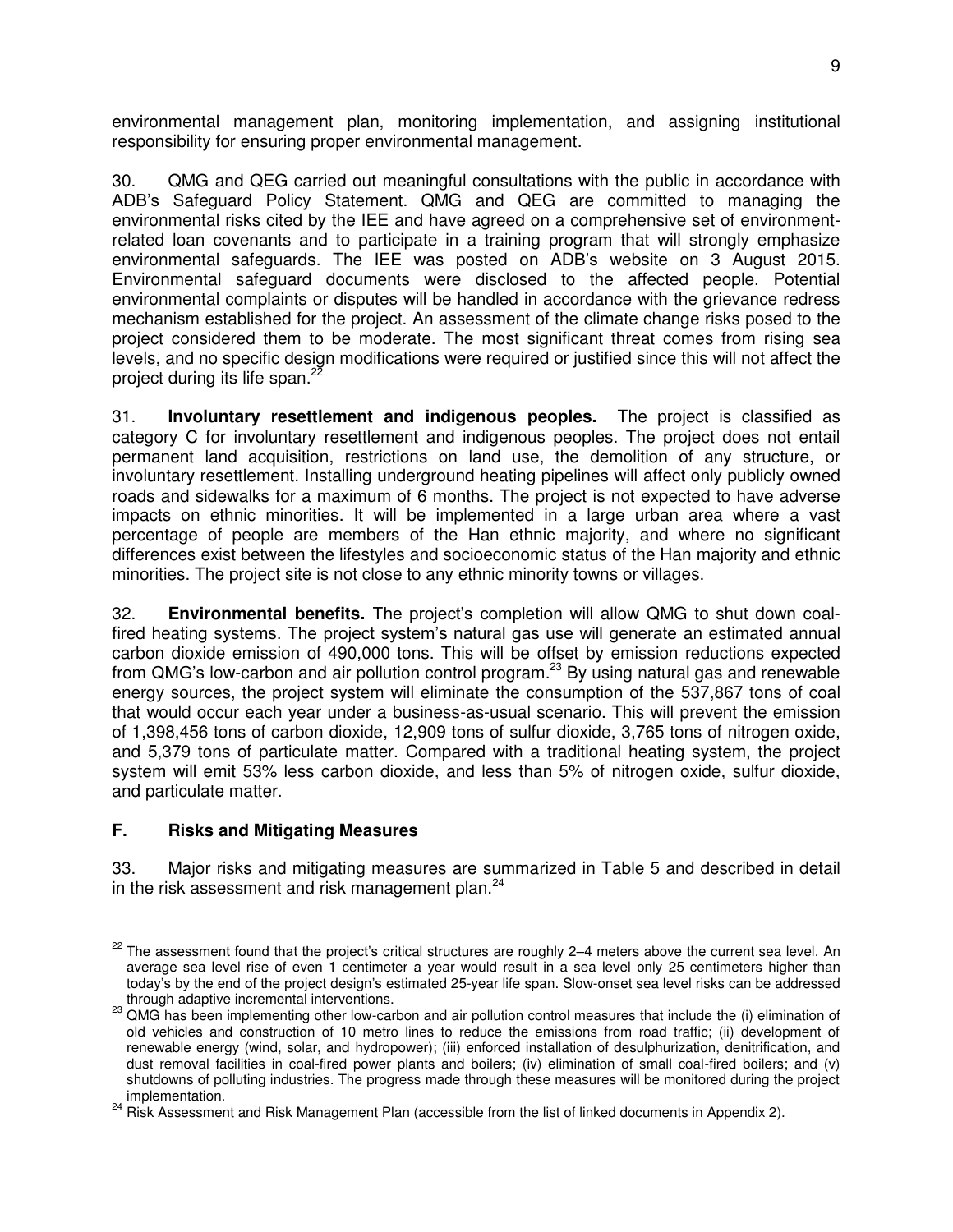| <b>Risks</b>                          | <b>Mitigating Measures</b>                                                                                                                     |
|---------------------------------------|------------------------------------------------------------------------------------------------------------------------------------------------|
| The contract award may be delayed.    | ADB provided procurement training to QEG during project preparation<br>and will give additional training to both QEG and the tendering company |
|                                       | during implementation.                                                                                                                         |
| Disbursement could be slow.           | ADB will provide disbursement training to QEG and QMG during project                                                                           |
|                                       | preparation and implementation.                                                                                                                |
| The project's district energy system  | Technical consultants under the project will assist QEG in reviewing and                                                                       |
| achieves less than anticipated energy | optimizing the technical design and the specifications for the detailed                                                                        |
| efficiency.                           | design, selecting quality contractors and suppliers, and supervising                                                                           |
|                                       | project implementation to ensure high probability of achieving design                                                                          |
|                                       | efficiency levels.                                                                                                                             |

**Table 5: Summary of Risks and Mitigating Measures** 

Asian Development Bank = ADB, QEG = Qingdao Energy Group, QMG = Qingdao municipal government. Source: Asian Development Bank.

34. Overall, the risks associated with the project have been adequately addressed. The integrated benefits and impacts are expected to outweigh the costs.

## **IV. ASSURANCES AND CONDITIONS**

35. The government and QMG have assured ADB that implementation of the project shall conform to all applicable ADB policies, including those concerning anticorruption measures, safeguards, gender, procurement, consulting services, and disbursement as described in detail in the PAM and loan documents.

36. The government and QMG have agreed with ADB on certain covenants for the project, which are set forth in the loan agreement and project agreement.

#### **V. RECOMMENDATION**

37. I am satisfied that the proposed loan would comply with the Articles of Agreement of the Asian Development Bank (ADB) and recommend that the Board approve the loan of \$130,000,000 to the People's Republic of China for the Qingdao Smart Low-Carbon District Energy Project, from ADB's ordinary capital resources, with interest to be determined in accordance with ADB's London interbank offered rate (LIBOR)-based lending facility; for a term of 25 years, including a grace period of 5 years; and such other terms and conditions as are substantially in accordance with those set forth in the draft loan and project agreements presented to the Board.

> Takehiko Nakao President

16 November 2015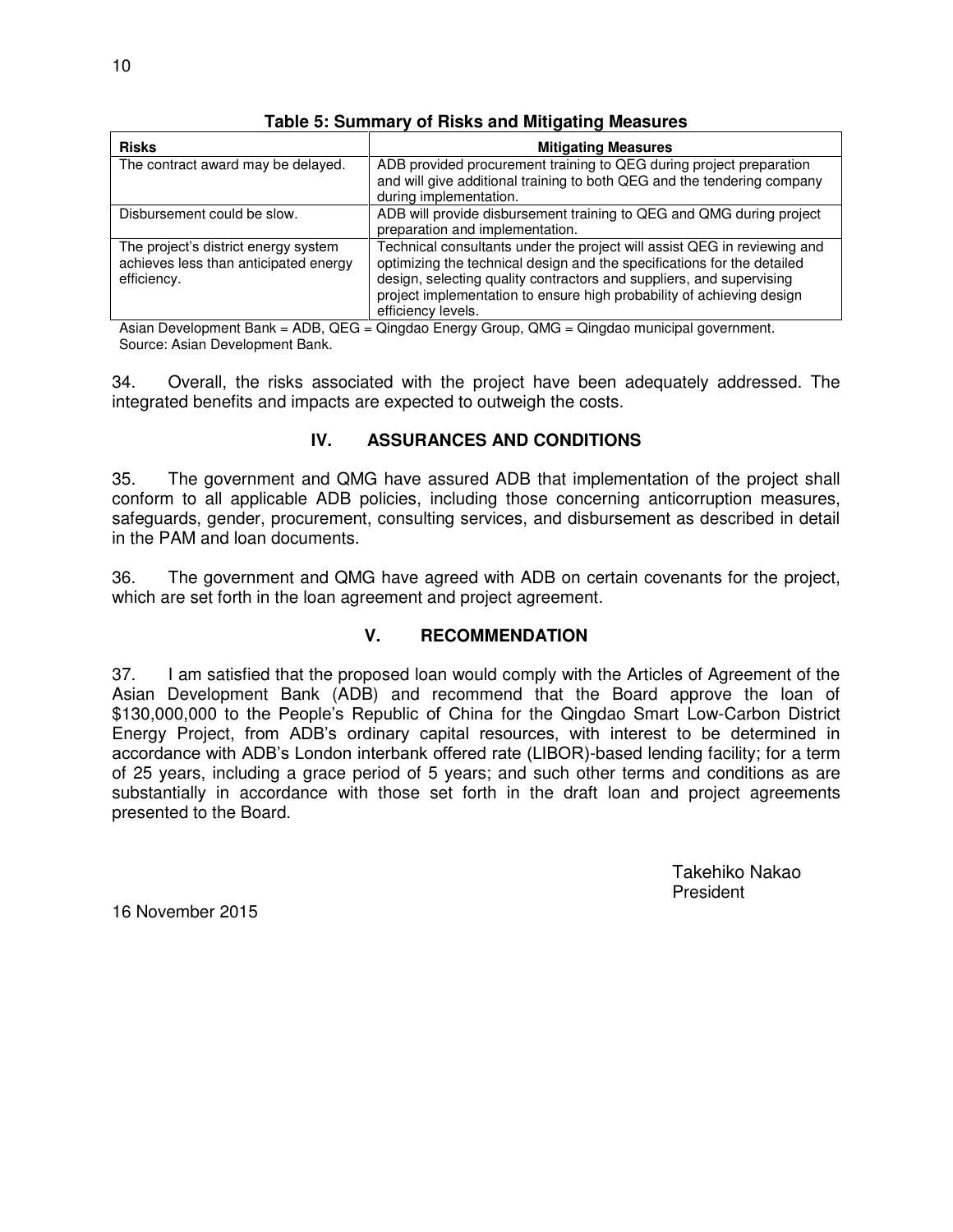#### **DESIGN AND MONITORING FRAMEWORK**

## **Impacts the Project is Aligned with**

Energy efficiency in district energy systems improved.<sup>a</sup> Cases of respiratory and heart diseases decreased.<sup>a</sup>

| <u>2000 of Toophatory and Hodit diocacco accide</u>                                                                                                                                                                                                                                                                                                                                                                                                                          |                                                                                                                                                                                                                                                                                                                                                                                                                                                                                                               |                                                                      |                                                                                                                                |
|------------------------------------------------------------------------------------------------------------------------------------------------------------------------------------------------------------------------------------------------------------------------------------------------------------------------------------------------------------------------------------------------------------------------------------------------------------------------------|---------------------------------------------------------------------------------------------------------------------------------------------------------------------------------------------------------------------------------------------------------------------------------------------------------------------------------------------------------------------------------------------------------------------------------------------------------------------------------------------------------------|----------------------------------------------------------------------|--------------------------------------------------------------------------------------------------------------------------------|
|                                                                                                                                                                                                                                                                                                                                                                                                                                                                              | <b>Performance Indicators with</b>                                                                                                                                                                                                                                                                                                                                                                                                                                                                            | <b>Data Sources and</b><br><b>Reporting</b>                          |                                                                                                                                |
| <b>Results Chain</b>                                                                                                                                                                                                                                                                                                                                                                                                                                                         | <b>Targets and Baselines</b>                                                                                                                                                                                                                                                                                                                                                                                                                                                                                  | <b>Mechanisms</b>                                                    | <b>Risks</b>                                                                                                                   |
| <b>Outcome</b>                                                                                                                                                                                                                                                                                                                                                                                                                                                               | By 2022                                                                                                                                                                                                                                                                                                                                                                                                                                                                                                       |                                                                      |                                                                                                                                |
| Carbon and pollutant<br>emission from district<br>energy system in<br>Qingdao avoided                                                                                                                                                                                                                                                                                                                                                                                        | Annual standard coal<br>consumption of more than<br>537,867 tons avoided. As a result,<br>annual emissions of 1,398,456<br>tons of carbon dioxide, 12,909<br>tons of sulfur dioxide, 5,379 tons<br>of particulate matter, and 3,765<br>tons of nitrogen oxide also<br>avoided (2015 baseline: 0)                                                                                                                                                                                                              | Data from the project's<br>annual environmental<br>compliance report | The project<br>system achieves<br>lower than<br>anticipated energy<br>efficiency and<br>environmental<br>performance<br>levels |
| Output<br>A smart, distributed<br>district energy system<br>constructed in Qingdao                                                                                                                                                                                                                                                                                                                                                                                           | By 2020<br>a. Capacity to supply 1,003 MWth<br>of heating (55 MWth from<br>renewables), 176 MWth of<br>cooling, and 79 MWe of electricity<br>constructed, along with 116 km of<br>pipelines (2015 baseline: 0 MWth,<br>MWe, and 0 km)<br>b. Automated information and<br>communication technology to<br>gather and act on information<br>about the behaviors of suppliers<br>and consumers installed (2015<br>baseline: 0)<br>c. District energy system in eight<br>locations installed (2015 baseline:<br>0) | Loan review missions<br>and project<br>performance reports           | Technical<br>specifications<br>change due to a<br>change in energy<br>demand                                                   |
| <b>Key Activities with Milestones</b>                                                                                                                                                                                                                                                                                                                                                                                                                                        |                                                                                                                                                                                                                                                                                                                                                                                                                                                                                                               |                                                                      |                                                                                                                                |
| 1. A smart, distributed district energy system constructed in Qingdao<br>1.1 Install small, distributed natural gas boilers, waste heat recovery system from sewage plants and<br>industries, heat pump systems, a solar heating system, a heat storage system, and low-temperature<br>pipelines in eight locations in Qingdao (Q2 2016-Q4 2020)<br>1.2 Install a smart energy management system (Q2 2016-Q4 2020)<br>1.3 Supervise project implementation (Q2 2016-Q4 2020) |                                                                                                                                                                                                                                                                                                                                                                                                                                                                                                               |                                                                      |                                                                                                                                |
| Inputs                                                                                                                                                                                                                                                                                                                                                                                                                                                                       |                                                                                                                                                                                                                                                                                                                                                                                                                                                                                                               |                                                                      |                                                                                                                                |
|                                                                                                                                                                                                                                                                                                                                                                                                                                                                              |                                                                                                                                                                                                                                                                                                                                                                                                                                                                                                               |                                                                      |                                                                                                                                |
| Asian Development Bank:<br>\$130,000,000                                                                                                                                                                                                                                                                                                                                                                                                                                     |                                                                                                                                                                                                                                                                                                                                                                                                                                                                                                               |                                                                      |                                                                                                                                |
| Counterpart funds:<br>\$133,600,000<br><b>Assumptions for Partner Financing</b>                                                                                                                                                                                                                                                                                                                                                                                              |                                                                                                                                                                                                                                                                                                                                                                                                                                                                                                               |                                                                      |                                                                                                                                |
| Not applicable.                                                                                                                                                                                                                                                                                                                                                                                                                                                              |                                                                                                                                                                                                                                                                                                                                                                                                                                                                                                               |                                                                      |                                                                                                                                |
| km = kilometer, MWe = megawatt-electricity equivalent, MWh = megawatt-hour, MWth = megawatt-thermal equivalent,                                                                                                                                                                                                                                                                                                                                                              |                                                                                                                                                                                                                                                                                                                                                                                                                                                                                                               |                                                                      |                                                                                                                                |

Q = quarter.<br><sup>a</sup> Qingdao municipal government. 2004. *Qingdao City Low Carbon Development Plan.* Qingdao. Source: Asian Development Bank.